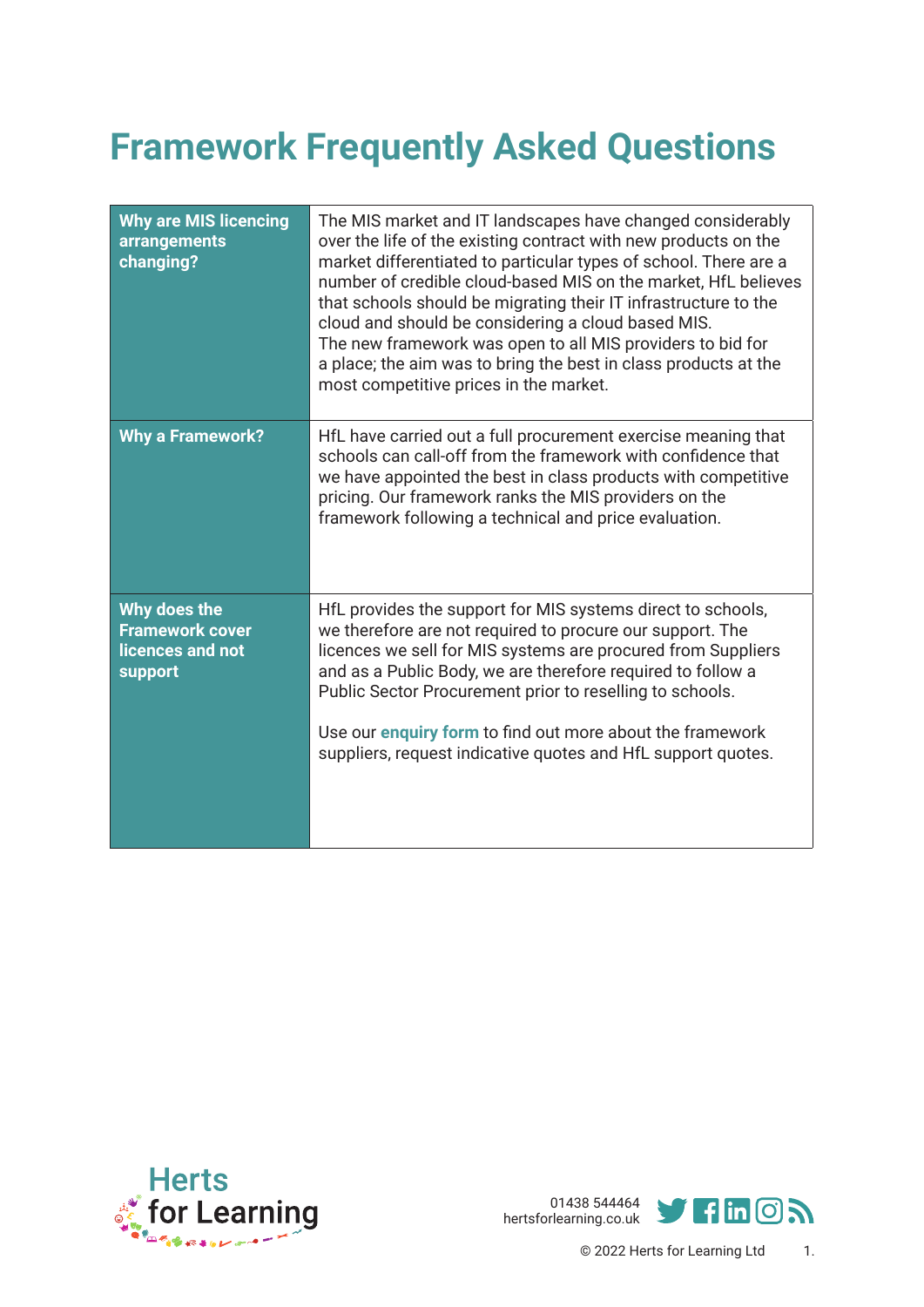| <b>What does the</b><br><b>Framework look like?</b>                  | We have arranged the Framework into 5 lots, recognising the<br>differing needs and characteristics of schools and settings.<br>Where more than one Framework Supplier was awarded in<br>the lot, they have been ranked according to their overall score<br>in evaluation.                                                                                                                                                                                                                                                                                          |                                           |  |
|----------------------------------------------------------------------|--------------------------------------------------------------------------------------------------------------------------------------------------------------------------------------------------------------------------------------------------------------------------------------------------------------------------------------------------------------------------------------------------------------------------------------------------------------------------------------------------------------------------------------------------------------------|-------------------------------------------|--|
|                                                                      | <b>Lot Name</b>                                                                                                                                                                                                                                                                                                                                                                                                                                                                                                                                                    | <b>Framework Suppliers</b><br>and Ranking |  |
|                                                                      | Lot 1 Primary On Premise                                                                                                                                                                                                                                                                                                                                                                                                                                                                                                                                           | 1. Bromcom                                |  |
|                                                                      | Lot 2 Primary Cloud                                                                                                                                                                                                                                                                                                                                                                                                                                                                                                                                                | 1. Arbor<br>2. Bromcom<br>3. ScholarPack  |  |
|                                                                      | Lot 3 Secondary On Premise                                                                                                                                                                                                                                                                                                                                                                                                                                                                                                                                         | 1. Bromcom                                |  |
|                                                                      | Lot 4 Secondary Cloud                                                                                                                                                                                                                                                                                                                                                                                                                                                                                                                                              | 1. Arbor<br>2. Bromcom                    |  |
|                                                                      | Lot 5 Multi-Academy Trust<br><b>Cloud Solution</b>                                                                                                                                                                                                                                                                                                                                                                                                                                                                                                                 | 1. Arbor<br>2. Bromcom                    |  |
|                                                                      |                                                                                                                                                                                                                                                                                                                                                                                                                                                                                                                                                                    |                                           |  |
| Is it disruptive to<br>change MIS?                                   | An MIS is a key school system. Ensuring that data across<br>multiple areas is held safely and securely and can be interpreted<br>to inform decisions and provide key information to the LA and<br>DfE is essential. MIS' inevitably become embedded in school<br>operations.<br>Changing MIS is therefore a significant decision with staff<br>needing training on a new product. However, the data migration<br>process is straight-forward and the process will be fully<br>supported by the Framework Supplier and by the HfL Data<br>Management Services team. |                                           |  |
|                                                                      |                                                                                                                                                                                                                                                                                                                                                                                                                                                                                                                                                                    |                                           |  |
|                                                                      | The team have supported a significant number of schools<br>with MIS migrations already, we have posted some case<br>studies from some of those schools at the end of our<br><b>HfL MIS Framework webpage</b>                                                                                                                                                                                                                                                                                                                                                       |                                           |  |
| Where do I find out<br>more about the<br><b>Framework Suppliers?</b> | We have set up a webpage that contains lots of information<br>about the Framework: https://www.hertsforlearning.co.uk/<br>business-services/data- management-services/multi-<br>supplier-mis-framework                                                                                                                                                                                                                                                                                                                                                             |                                           |  |
|                                                                      | We held a series of free demonstration sessions with the<br>Framework suppliers. Recordings of the sessions are available<br>at the above page (scroll to the 'Further Information' section)<br>where you will also find links to the supplier websites.                                                                                                                                                                                                                                                                                                           |                                           |  |



[hertsforlearning.co.uk](https://www.hertsforlearning.co.uk/) [01438 544464](tel:01438544464)

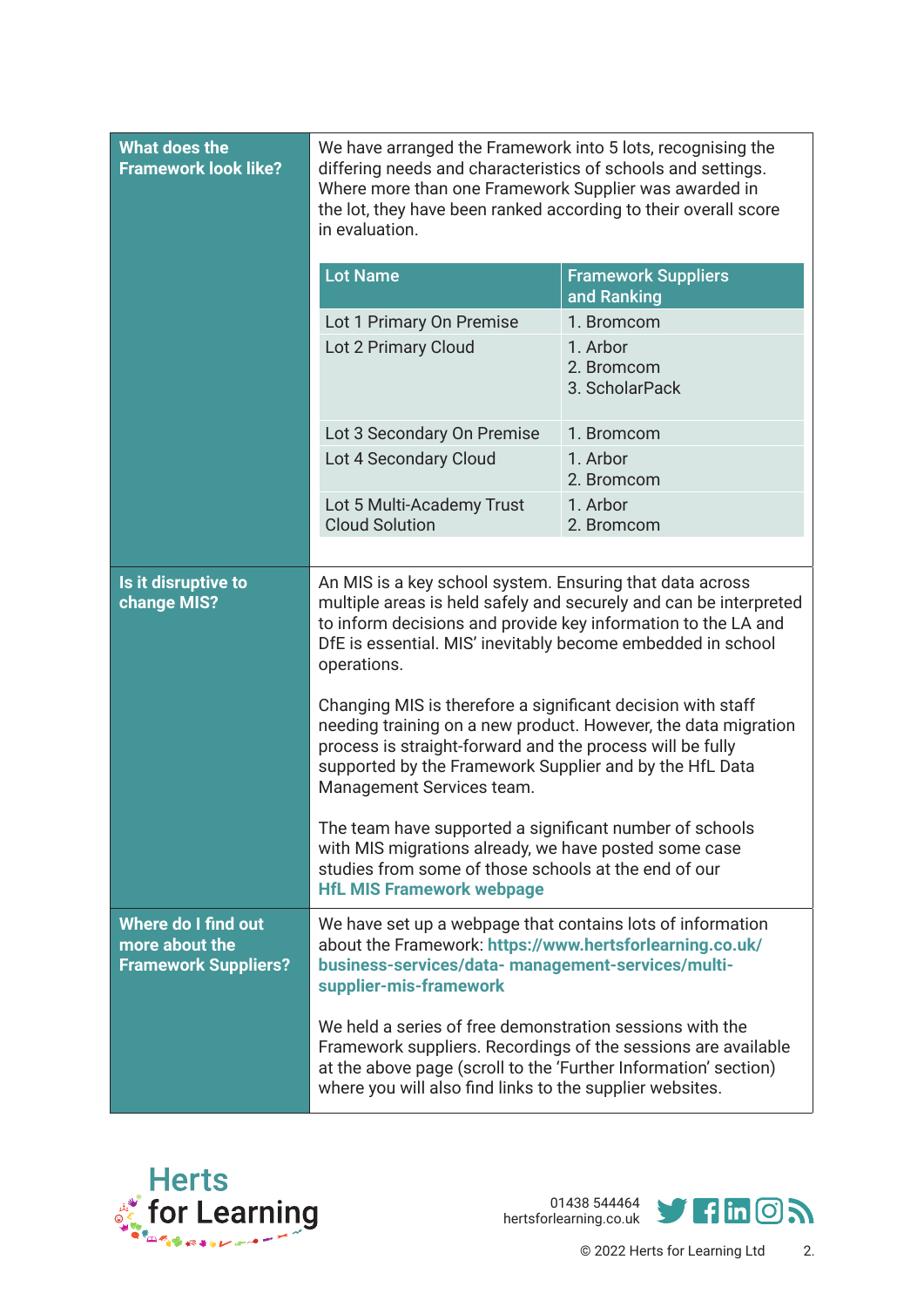| <b>Can I direct</b><br>award through<br>the Framework?                                      | The Framework is set-up to enable schools to direct award<br>where one supplier meets their requirements. If you decide to<br>call off from the framework, your chosen supplier will provide a<br>proposal to meet your requirements and HfL will subsequently<br>issue the order form and license agreement.<br>Where more than one Supplier can meet their requirements then<br>a mini-competition is required.                                                                                                                                                                                                                                   |
|---------------------------------------------------------------------------------------------|-----------------------------------------------------------------------------------------------------------------------------------------------------------------------------------------------------------------------------------------------------------------------------------------------------------------------------------------------------------------------------------------------------------------------------------------------------------------------------------------------------------------------------------------------------------------------------------------------------------------------------------------------------|
| <b>What is a</b><br>mini-competition?                                                       | The Framework was designed to secure best value to schools.<br>Where more than one MIS meets a school's requirements then<br>a mini-competition is run by HfL on behalf of a school. This<br>involves collating your requirements for the Suppliers on the<br>Lot to submit competitive bids to provide MIS to meet those<br>needs. The technical scores from the Framework procurement<br>are carried forward to the mini-competition with price evaluated<br>by the HfL team following submission of bids. Schools will<br>be required to contract with the Supplier that wins the<br>mini-competition should they wish to proceed with an order. |
| <b>What are the</b><br>timescales for the<br>framework and<br>when do we need<br>to decide? | The new framework will begin on 1st April 2022.<br>Schools who have renewed their licence for SIMS and took<br>advantage of the break clause but are now thinking they<br>would like to move to a new MIS can take full advantage<br>of our Framework.<br>Use our enquiry form to find out more about the framework<br>suppliers, request indicative quotes and HfL support quotes if<br>also required.                                                                                                                                                                                                                                             |
| <b>What timescale</b><br>is needed for a<br>successful MIS<br>migration?                    | Schools will need to allow sufficient time for a switch in<br>system if they choose to move away from SIMS. Schools will<br>be migrated on a first come, first served basis as capacity<br>planning allows. Once orders are placed, the HfL Data<br>Management Services team will work with you to create a<br>bespoke migration plan for your school and schedule<br>migration and training.<br>Depending on the complexity of your requirements, we would<br>anticipate most primary migrations to take four to six weeks<br>from planning to implementation.                                                                                     |



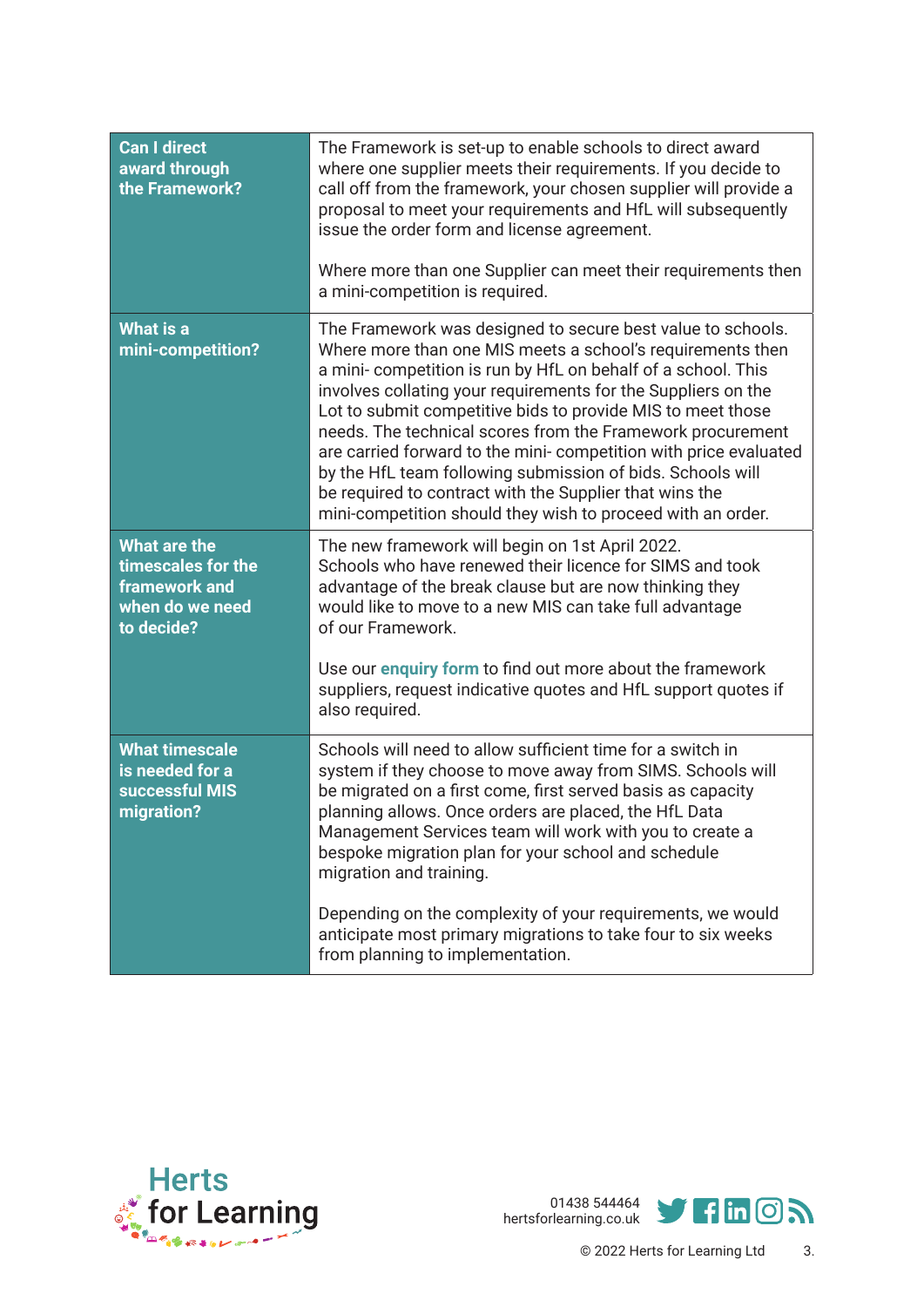| <b>Why should I consider</b><br>moving my MIS to the<br><b>Cloud?</b>   | The DfE's 2019 strategy paper on realising the potential of<br>technology in education encourages schools to adopt cloud<br>technologies. Para 28 states "We recommend that all education<br>providers actively consider and evaluate the benefits of moving<br>to a cloud-based approach for their IT system (moving away<br>from relying solely on 'on-site' servers). Cloud-based systems<br>are usually more secure, cheaper to run and enable more<br>flexible working. This recommendation aligns with the<br>Government Cloud First policy introduced in 2013, which<br>requires central government to consider and fully evaluate<br>potential cloud solutions first, before considering any other<br>options, and strongly recommends that all public sector<br>organisations should do the same". |
|-------------------------------------------------------------------------|-------------------------------------------------------------------------------------------------------------------------------------------------------------------------------------------------------------------------------------------------------------------------------------------------------------------------------------------------------------------------------------------------------------------------------------------------------------------------------------------------------------------------------------------------------------------------------------------------------------------------------------------------------------------------------------------------------------------------------------------------------------------------------------------------------------|
| <b>What about network</b><br>capacity and<br>broadband<br>availability? | Schools purchasing HfL Broadband should have sufficient<br>broadband capacity for cloud-based systems. If broadband<br>services are purchased elsewhere then please check with<br>your Service provider to make sure there is enough bandwidth<br>to run a cloud-based MIS Servers used for hosting SIMS can<br>be repurposed for Bromcom, who are our awarded on-premise<br>provider in Lots 1 and 3.<br>Schools should consider adopting a cloud-based MIS where                                                                                                                                                                                                                                                                                                                                          |
|                                                                         | their server is coming to the end of its natural life.                                                                                                                                                                                                                                                                                                                                                                                                                                                                                                                                                                                                                                                                                                                                                      |
| <b>How does the</b><br>pricing work?                                    | Indicative prices provided to schools will be based on the<br>pricing submitted in the framework procurement. Framework<br>Suppliers will provide more precise costs in their proposal,<br>following a discussion about your individual school's<br>specific requirements.                                                                                                                                                                                                                                                                                                                                                                                                                                                                                                                                  |
|                                                                         | Schools can call-off directly on the Framework where there is<br>only one provider that meets their requirements, otherwise a<br>mini-competition will be run based on price. This will ensure<br>the prices schools are quoted are highly competitive                                                                                                                                                                                                                                                                                                                                                                                                                                                                                                                                                      |
|                                                                         | Please remember that the Framework pricing is only concerned<br>with licences for the MIS, support and training costs can be<br>obtained from HfL.                                                                                                                                                                                                                                                                                                                                                                                                                                                                                                                                                                                                                                                          |
| What is the term of<br>the contract?                                    | The HfL framework agreement runs from 1st April 2022 until<br>31st March 2026. The suggested term for an individual contract<br>is a minimum term of two years, with an option to extend for<br>a further year or two years, depending on the remaining term<br>of the framework. The duration of individual contracts will be<br>agreed between the school and the supplier and confirmed on<br>the initial order form. Individual contracts based on a framework<br>agreement must be awarded before the end of the term of the<br>framework agreement itself.                                                                                                                                                                                                                                            |



[hertsforlearning.co.uk](https://www.hertsforlearning.co.uk/) [01438 544464](tel:01438544464)